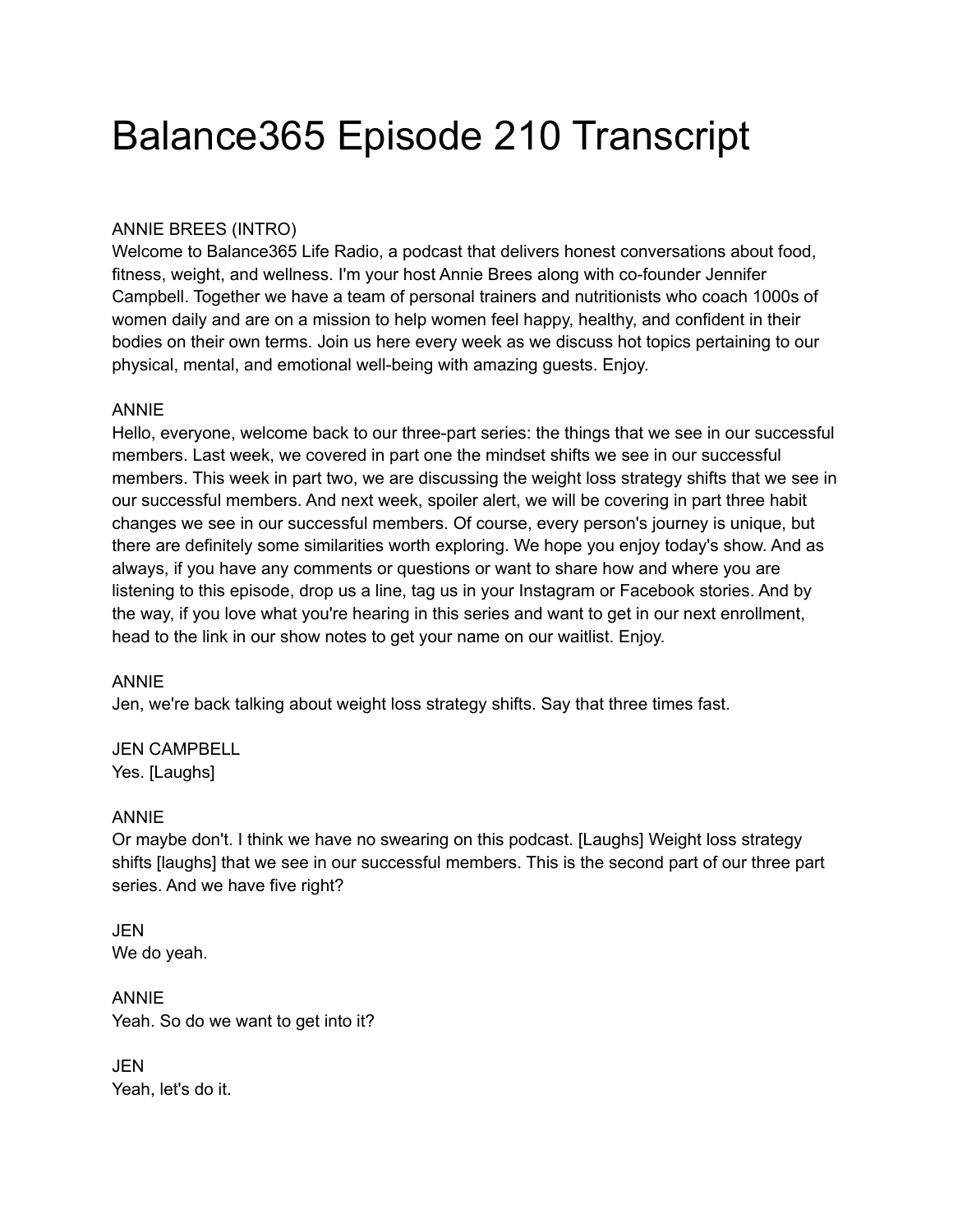## ANNIE

Okay, kick us off. Tell me the first one.

## **JEN**

So the number one strategy shift we see in our successful members is they shift from dieting, to practicing habits and skills. So a skill is the ability to do something well, and a habit is something you do routinely. And you can learn how to improve a skill that will lead to weight loss. And then you can learn to start doing it routinely, create a habit of it, and you can actually do these two things at a time, you can have a habit of just showing up to practice a skill.

## ANNIE

Mm-hm. Which we've had numerous podcasts about what dieting is. And if you're not dieting, then what but this is like strategy behind.

## JEN

Yeah, it's just that our successful members have this aha moment. It's not about rules. It's not about temporary changes. It's about that aha moment, that the leaner version of you has different skills and different habits than you have. Now, there's no magic, there's no magic food, there's no magic restriction. It is just a collection of skills and habits. So many people may be surprised to hear this. But when you join our program and join our Facebook community, our members-only Facebook community, you aren't going to be hit with a steady stream of weight loss talk, actually. And that's because our program focuses more on building the skills and habits that lead to weight loss, which means most of our conversations revolve around that. Now, there is some weight loss talk of course, and people sharing different wins, scale victories, nonscale victories, but there's no like stream of before and after photos there. The focus in our program isn't really on the result. It's on being able to develop the process.

## ANNIE

Yeah, which is very in alignment with all the talk we've been having around growth mindset and how people with growth mindsets value the process, the journey, the experience over the result. Okay, number two, they go from overcomplicating it to keeping it simple, but they know that that doesn't mean easy.

# JEN

Yes.

## ANNIE

Which sometimes that people think, "Oh, okay, it's simple. It's easy." No, not same same. Change is hard. And there's no need to overcomplicate it with ridiculous food rules, right?

## JEN

Yeah, yeah. So it's sort of like saying, if you were learning a new sport, let's use baseball. Which is Annie's sport.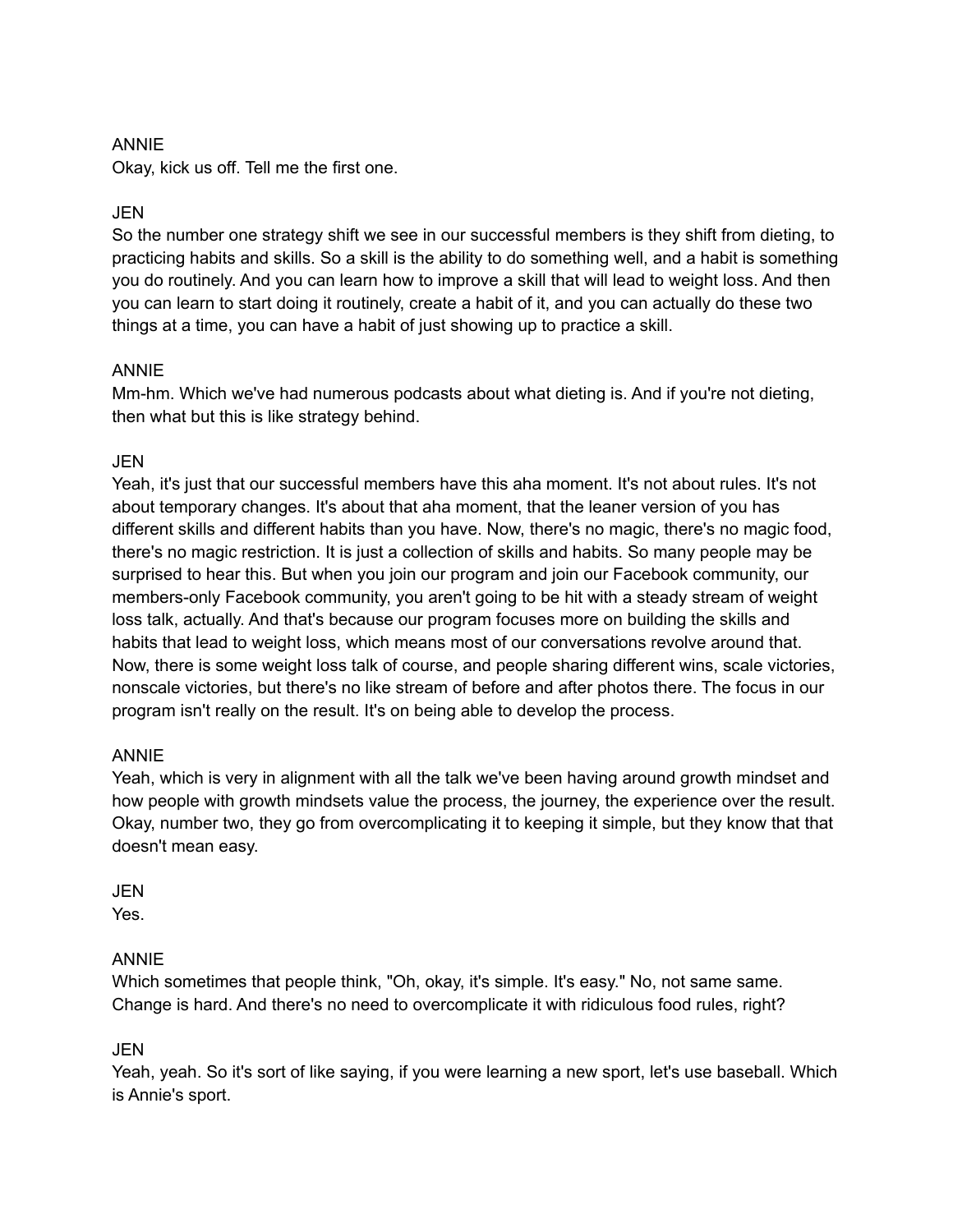ANNIE Well, softball, but yes -

## **JEN** Softball?

## ANNIE Keep going. [Laughs]

## JEN

So it's like saying throwing. Throwing is simple. But that doesn't mean throwing comes easy to everybody.

## ANNIE

Yeah, you just, the act of throwing, you get the ball from this point to this point. It's very simple.

# **JEN**

It's very simple. And so our program is incredibly simple. I saw in a thread, in our members only Facebook group this morning, this was so good. One of our newer members asked, she asked for advice from members who had been here a while about, like, what were their turning points? When this really started to click, and there are some really great comments coming in. But one woman said, honestly, it's accepting that this is not rocket science. And I just need to keep showing up. And so I think that nutrition is just a lot simpler than people allow it to be. And of course, there are different medical conditions, sensitivities, allergies, people might have that in their personal situation, they need to pay a little more attention. But for your average person, nutrition is incredibly simple. Now developing the skills required to like put together a balanced meal, and you know, that could require different habits around how you shop, what you bring into your house, maybe some prep work, if you like doing that, cooking. It might require some skill development there. But actually, you know, what a balanced meal is, is incredibly simple. So here, I would say is that our members stop overcomplicating the things that you just don't need to overcomplicate, and put their energy into what matters, right? And to be honest, nutrition can be very simple and weight loss, just talking about what weight loss is how we achieve weight loss is also very simple. It's change that's hard.

## ANNIE

Back to the softball analogy, again, throwing the ball from point A to point B - simple concept. But developing back to point number one, the skills and the habits. So when you come into a game, you just automatic, this is a repetition. I don't have to think about elbow here, wrist here, glove here, foot here. That can all be very simple once you have automated this. And then you're focusing on a handful of really big rock behaviors and you can let the rest go.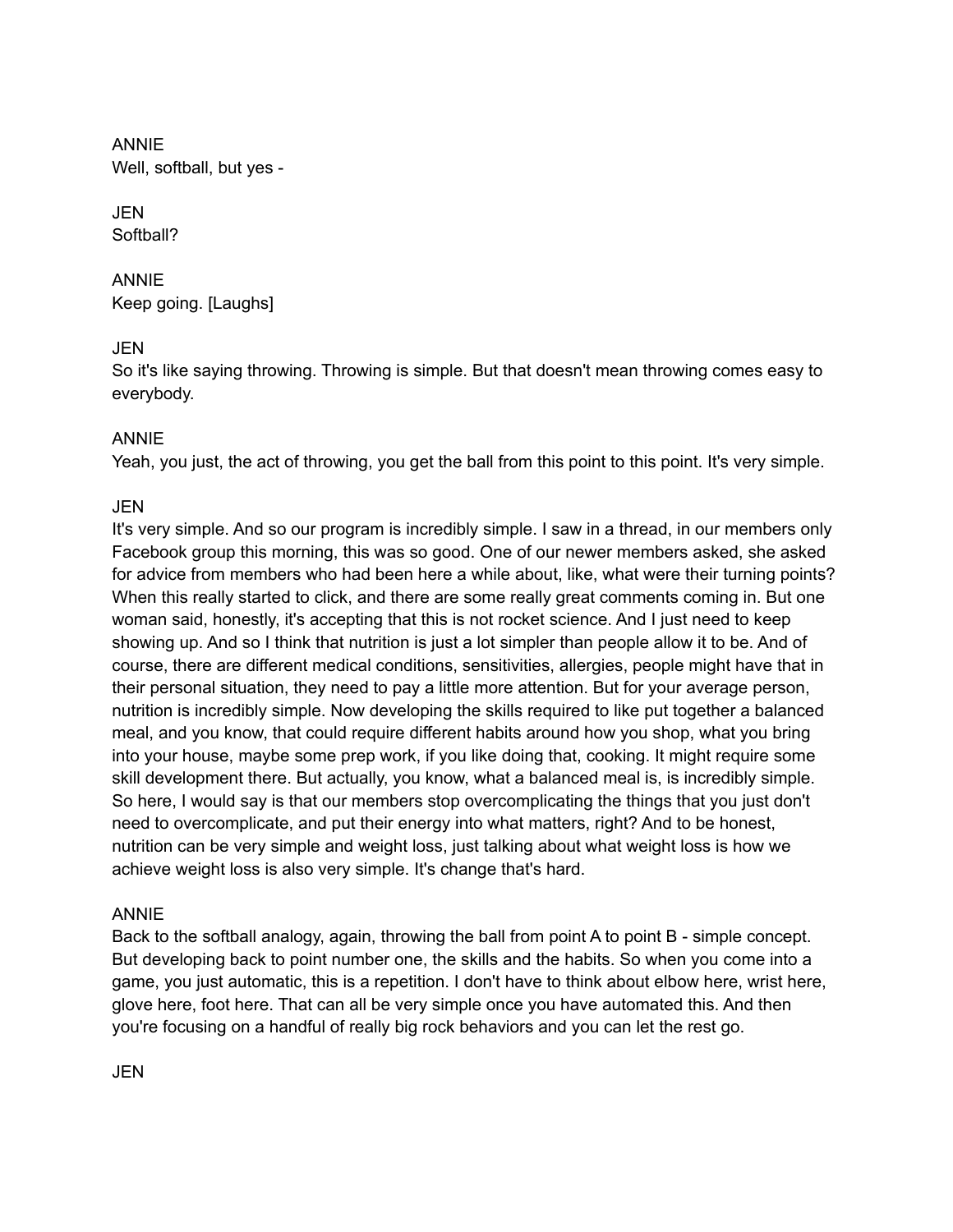And you can let the rest go. Yeah, yeah. So when you let go of the overcomplicated stuff, over complicating nutrition, over complicating fitness, overcomplicated weight loss, then you can focus on the more difficult elements of change, which are more about exploring and managing your thoughts and your mindset, exploring and managing your feelings and your urges to eat outside of hunger, acknowledging and recognizing when you're falling back into old patterns, establishing new patterns and staying consistent, coming back after a lapse. That's another place we can put our energy in doing things when we don't want to do them. That is yet another place that you can put your finite amount of energy instead of thinking about creating the most perfect meal ever.

## ANNIE

I also want to just add that I don't think it's uncommon for humans to intentionally and unintentionally overcomplicate things as a way to avoid doing the work.

# JEN

Oh my gosh, I just had this conversation with a woman. Okay, here's the truth about this woman. If she's listening, I want her to know I have so much compassion for her. So she left our program and that's okay. She left without getting the results that she wanted to. She returned to our DMs to ask a question about something that is not something that she should be focusing on. I know this because I've coached her and I just gave her the honest truth. "You are not spending your time in the area that is going to get you the results. And I think you know this, and I think you are out there chasing silver bullets again." And a lot, like, hat tip to this woman. She said, "You are right." She took it in. "You are right. You are right." And great. That could be a trajectory-changing conversation for her.

# ANNIE

Yeah, absolutely. But it's, it can buy you some time. Right?

JEN

Yeah.

# ANNIE

Let me just, if I just, if I look at it this way, and if I like, if I turn it upside down, if I twist it this way, if I add this, if I take away this, then maybe I do this, it's like...Or you could just take all that energy that you spend like playing with it in your head. And do like one thing consistently. And then another thing.

**JEN** Yeah.

ANNIE And then another thing.

JEN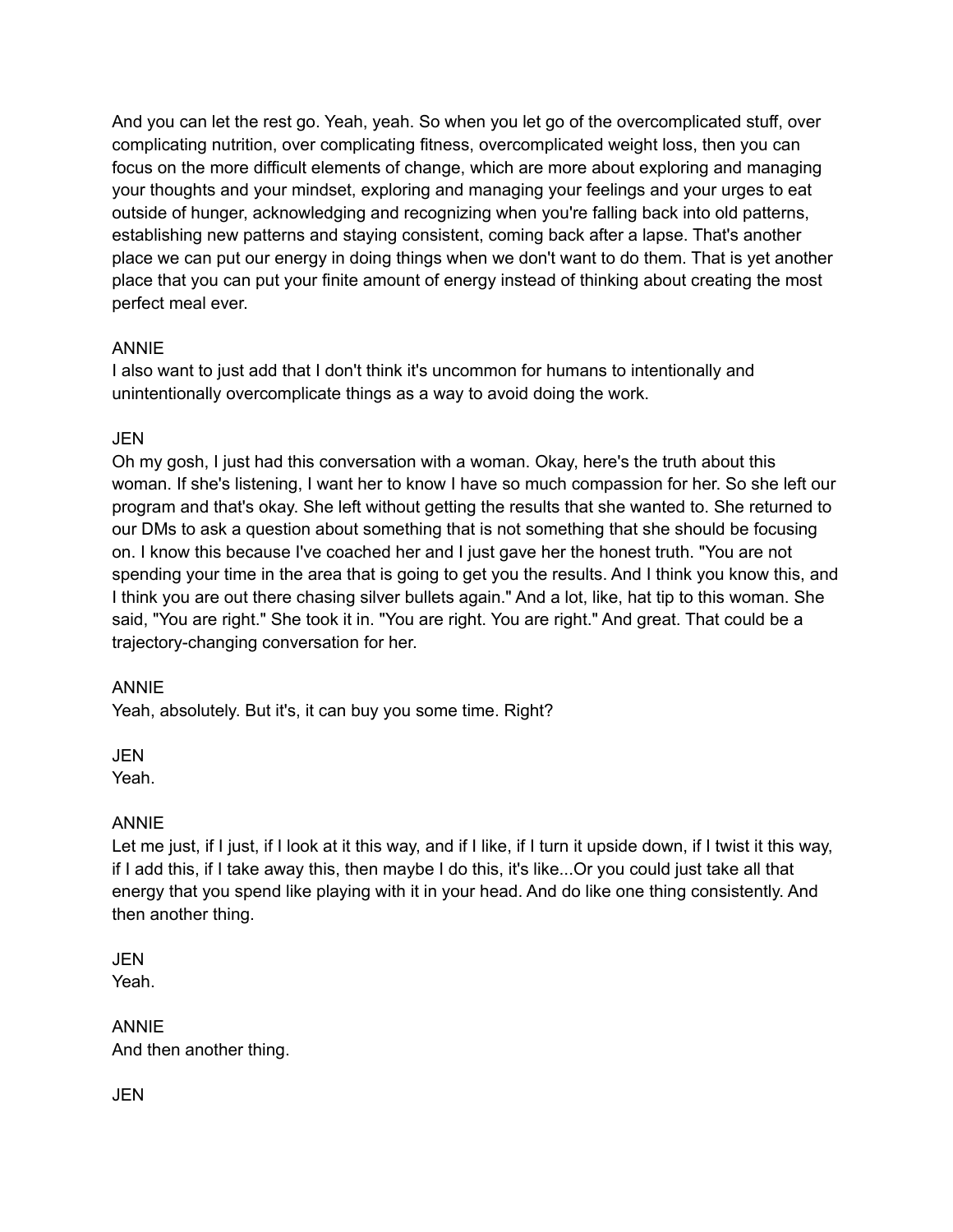But that's uncomfortable. Right? So that is, it's the, it's incredible what humans will do to avoid discomfort.

## ANNIE

Yeah. And that's why we need that extra energy to focus on change versus overcomplicated nutrition. [Laughs]

## JEN

Yes, because change is uncomfortable. If it's not uncomfortable, then you probably aren't changing.

## ANNIE

Yes. Okay, speaking of uncomfortable. Number three, they go from perfectionism to imperfect action, which I think is probably one of the most uncomfortable experiences for perfectionists.

# JEN

Yeah. And I also think that the all or nothing mindset, like the perfectionism mindset that leads people to all or nothing, right? Because they're trying to be perfect. And when they can't be perfect, they just do nothing. It has got to be the biggest barrier to progress that exists in our culture, but particularly amongst our audience.

## ANNIE

Absolutely.

# JEN

Yeah. So the all-or-nothing mindset really does feel amazing when we're motivated to do all the things. But when we're not, we're doing nothing. And over time, people with an all-or-nothing mindset will find themselves doing more of the nothing than the all, especially as life changes, right? So I was, I am definitely a recovering perfectionist. And before I had children, I had a lot more time and energy available to dedicate to being perfect. But as my life changed, and I had more and more and more priorities, stacking up, that is when I started sliding into the nothing. Because all I had ever done is pursued things for the sake of perfectionism. And you have no skills, you know, to walk through the in-between.

## ANNIE

Yeah, like, I like to think in my head, there's this is a spectrum. There's on one end of the spectrum, there's all there's everything like all in and then on the other end, there's nothing, zero, nada. And in between there, there's this whole, like, gray zone of choices. And our successful members spend most of their time in that in-between.

## JEN

Yeah, there's the perfectionist, they're going 100 miles an hour, or zero miles an hour. Our members learn that they can go at a cruise-y 40 miles an hour.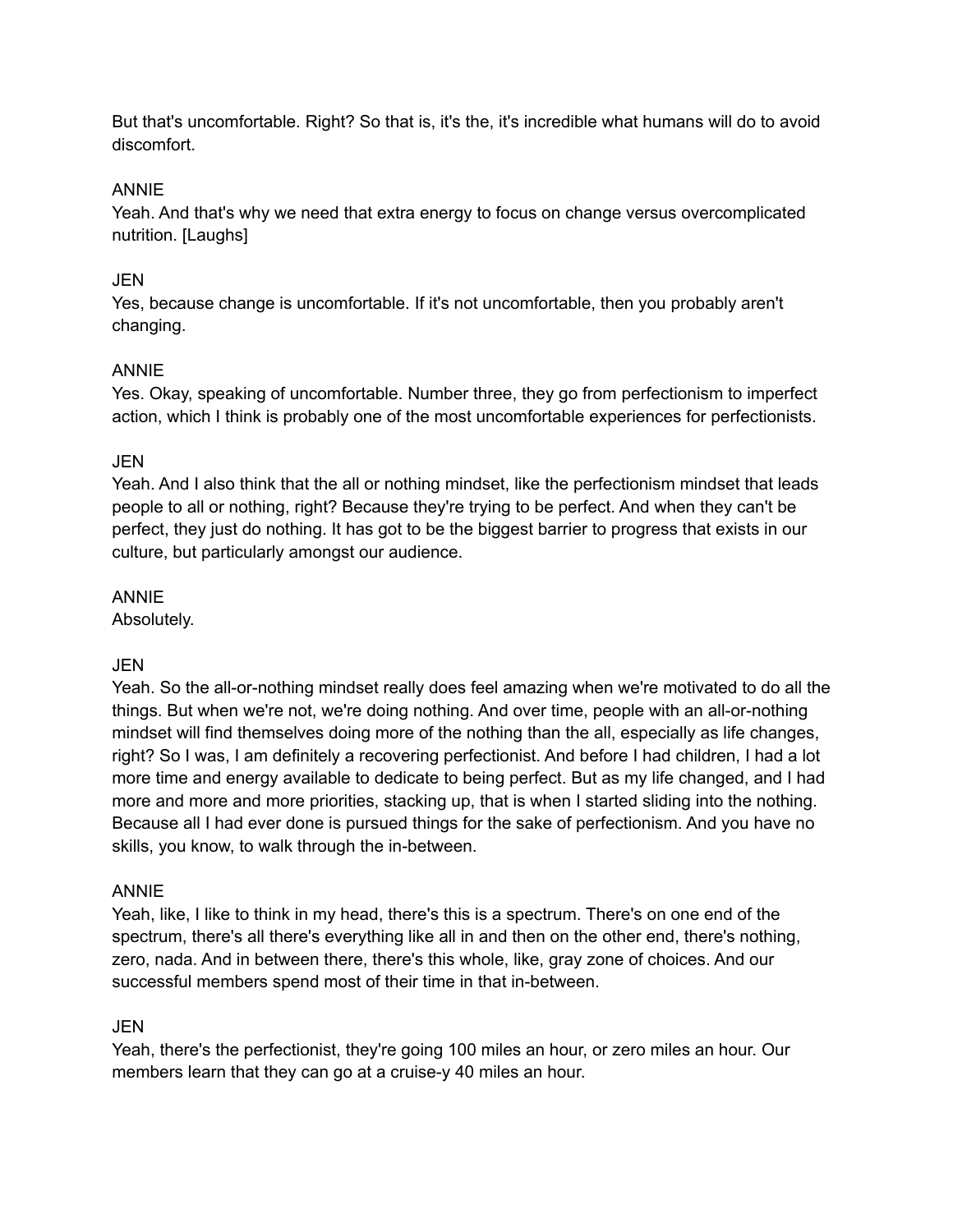## ANNIE

Yes. And if they can't go 40, then they'll go 30. And then they'll go 20.

JEN

Yeah, they can dial it back to 20, yeah. Dial it up to 60 once in a while when they're feeling crazy.

## ANNIE

Yes. [Laughs]

## JEN

But they live in the middle.

# ANNIE

They, yeah, they really do. And they also understand that small changes add up.

## JEN

Yeah, absolutely. And that's the thing about learning to take imperfect action is you're still going at a slower clip, but you're still going. So doing 10 squats in a day instead of a full workout is still moving forward. Right? Perfectionists struggle with that, because just acknowledging that they're only doing 10 squats can feel like failure in itself because that is not perfect.

ANNIE It's the classic tortoise and the hare. Right?

JEN The Tortoise and the Hare. Yes.

# ANNIE

And if you're listening to this, you've probably been the hare a few times. So maybe, maybe try being the tortoise.

# BOTH

[Laugh]

# ANNIE

Okay, number four, they go from chaotic eating to mindful eating.

# JEN

Yeah, so I'll define those first, and chaotic eating would be eating on a pendulum. So you're either eating perfectly, or you're eating just completely erratically. Chaotically. And others might call it being on the wagon or off the wagon, that type of thing. But your behaviors are on a pendulum and it's just swinging back and fourth. Mindful eating is when you become aware and present of your eating experiences and what is influencing them. So it has nothing to do with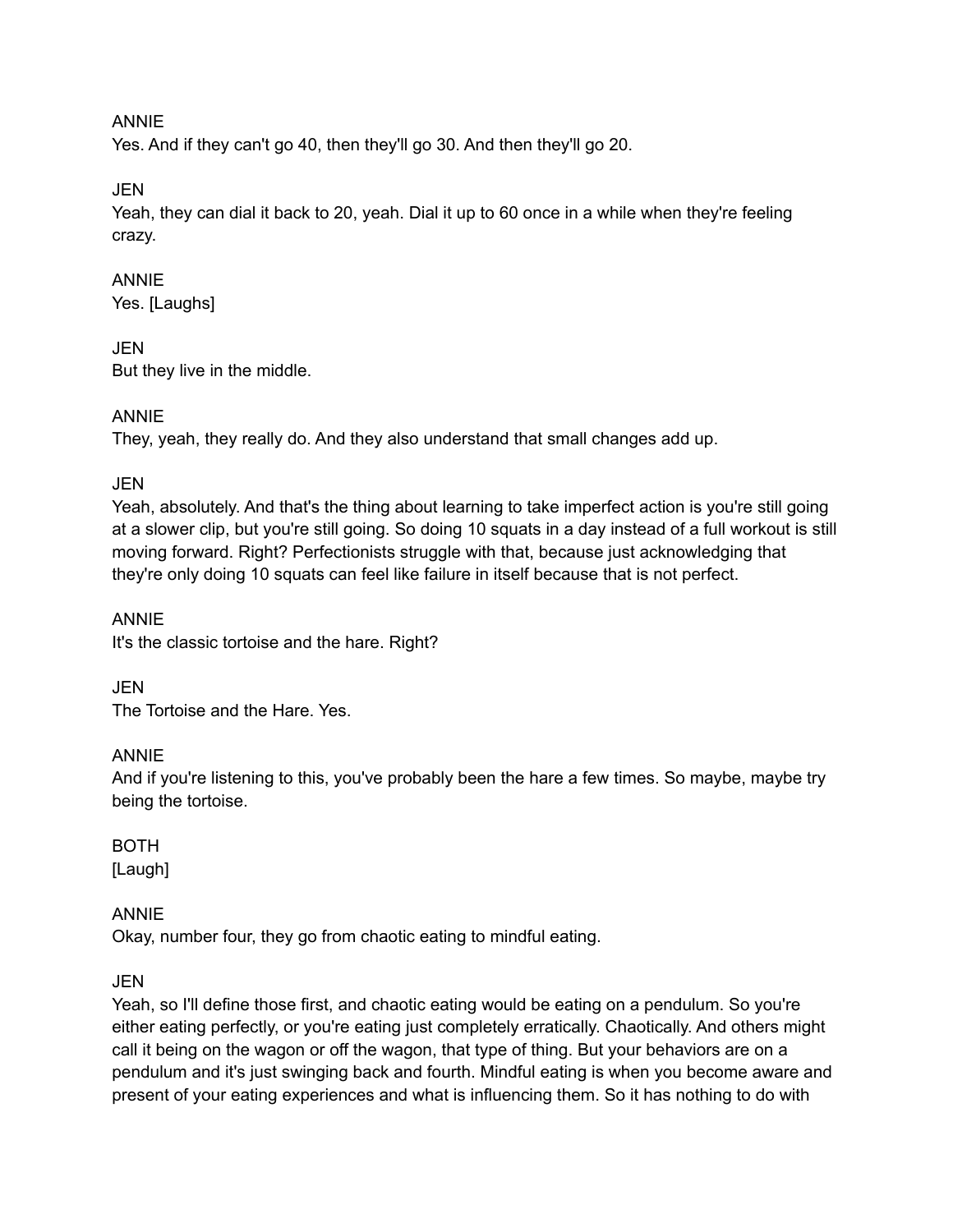eating perfectly. It's just about being aware and mindful, whether you are sitting down to a balanced meal, sitting down to a piece of cake, sitting down to emotionally eat a bag of chips, you're just mindful and aware.

## ANNIE

And that's not like a stagnant choice that looks the same every meal, there's like a flow to mindful eating, as you said, of consideration of what's influencing your choices, and you can kind of move with it.

# JEN

Yeah, so it's just developing an awareness, say, of your internal cues of your hunger and satiety and an understanding of why you may want to eat outside of physical hunger. So it's not a rule, right? It's just, you know, if you're choosing to emotionally eat, you're kind of mindful and aware of like, this is emotionally eating right now. This is why it's happening. So it includes, you know, slowing down while eating, noticing how food feels in your body, and if it's satisfying, or if it even tastes good to you. And also, it can include savoring eating experiences,

## ANNIE

Which is one of your favorites.

JEN I do.

ANNIE [Laughs]

JEN

We have spoken about that. Not finishing first.

BOTH

[Laugh]

ANNIE

We'll link that show in the podcast - in the notes. [Laughs]

JEN

[Laughs] Our members, I would say our members learn to indulge, to when it's going to be a valuable eating experience for them. So if you, as you develop kind of mindful eating awareness, you know, you're really learning, you know, you're thinking about why you're eating, if this is going to get you the reward that you're looking for. And if this even tastes good to you, and over time, it actually can decrease your desire to eat. And I often tell our members, you know, when they say, "Well, how often," you know, newer members, say, they're kind of...Our newer members are always looking for rules. Let's just put it that way. But I get it. The transition from dieting to building habits and skills is quite a mind-bender. Anyways, so I just had this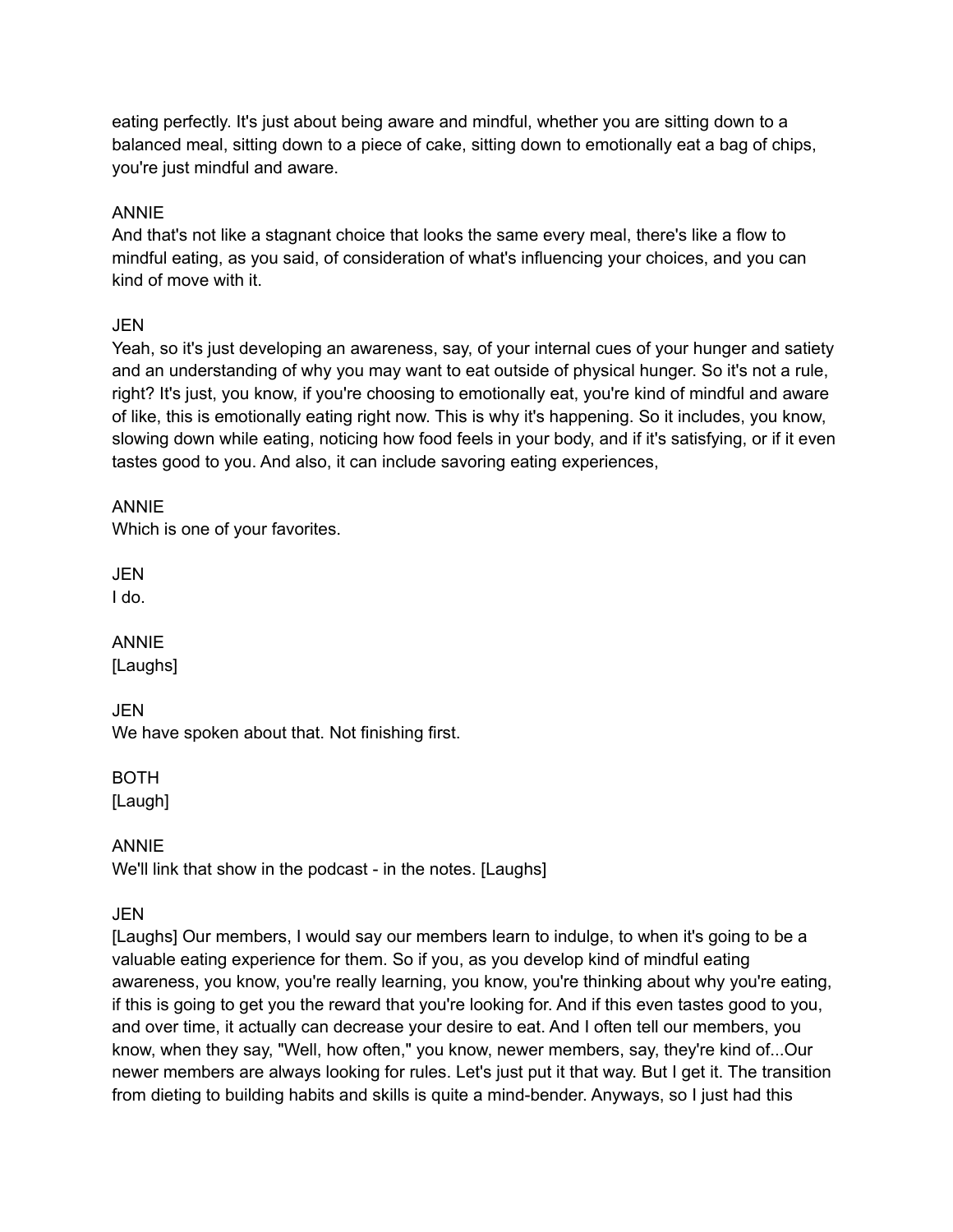question a few weeks ago, and she asked me, "Okay, but like, how often is it okay to have like sweets or treats, or give me a number like that. Give me a number." And I said, "Ask yourself this question. Is this going to be a valuable eating experience for me? And that is where you'll find the flexibility for that to change week to week, day-to-day. And for me, there's, you know, a huge difference of like, scarfing down you know, some ice cream after lunch because I'm stressed and procrastinating and don't want to go back to work. And it's a kind of ice cream I don't even particularly enjoy. Versus like intentionally creating an experience where I pick my kids up after school, we go to Dairy Queen, we all get our favorite sundae or blizzard. And we sit and connect and eat that ice cream." Does that make sense?

## ANNIE

Yes, it absolutely does.

## JEN

Yeah. So I would say our members develop mindful eating awareness in our program. Our successful members.

## ANNIE

Yes. And then last but not least, I think this is my favorite of all of them. They go from showing up when they're motivated to showing up, period.

## JEN

Period. Yes.

## ANNIE

Tell me more.

# JEN

Well, I actually like Annie's, back to softball here. [Laughs] I like Annie's analogy that she just came up with on the fly right before we hit record. We were having a laugh about this. It is going from being a fair-weather fan of yourself to becoming a loyal fan of yourself. Do you want to expand on that?

## ANNIE

Yeah, well, I just I love Jen's ownership on sports analogies just aren't her thing. And so when I said it's like, "Oh, they're like fairweather fans," and she was like, "What? What is that? I don't know what that is." A fair-weather fan is a fan who only pays attention to their favorite team when they're performing well, versus a loyal fan, who is like, they're in the stands regardless, win or lose, regardless of the weather. Like, even when they're not performing well. They're still like, this is my team, right? Like this, I want you to win. And our successful members learn to become loyal fans of themselves. And they're showing up for themselves. Even when they maybe don't perform, quote, unquote, make the decisions or the choices that they would have liked to have seen themselves make or that they planned for, they're still showing up and giving some, practicing some compassion in those situations. They intentionally carve out time and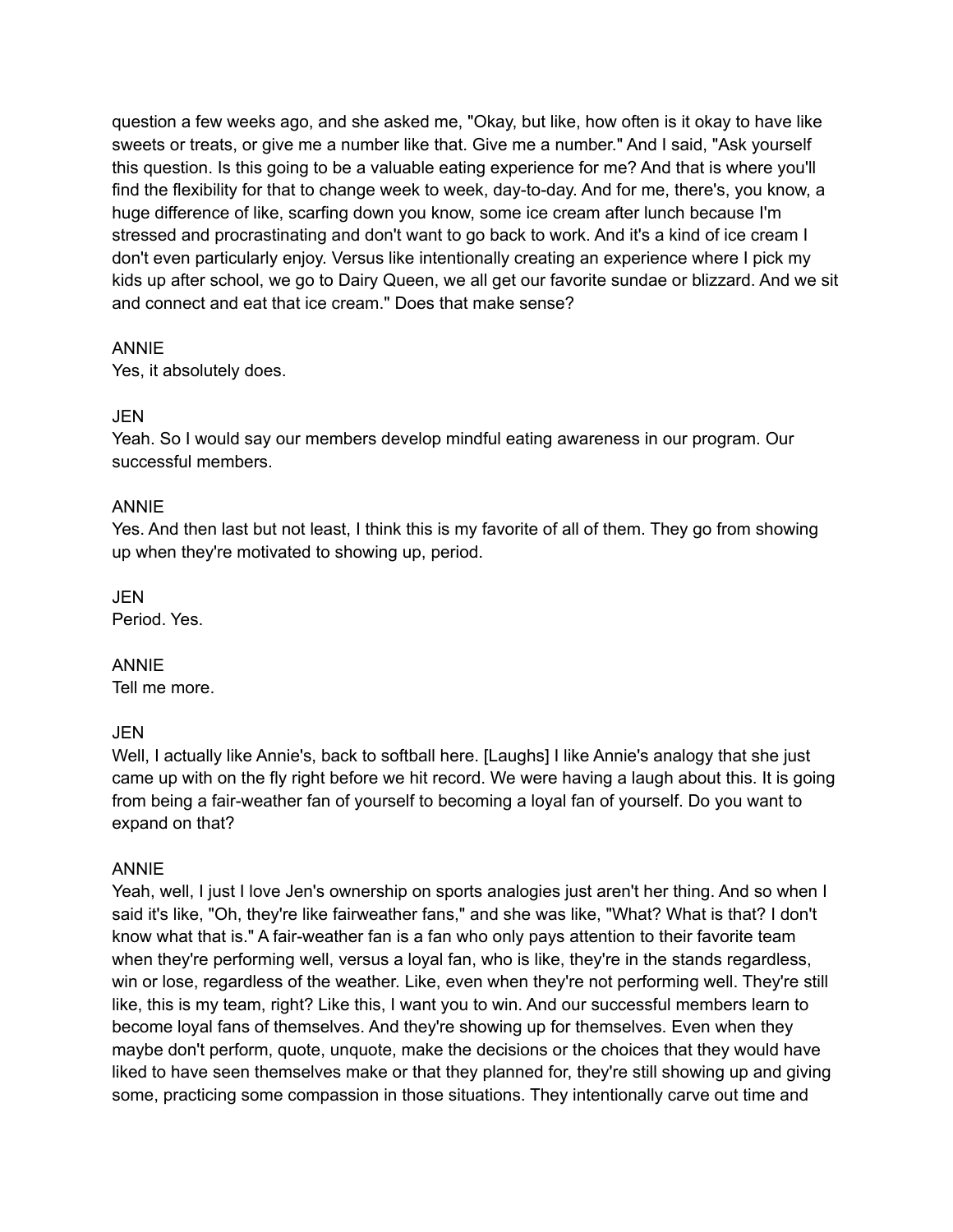make themselves a priority, versus just saying yes to everyone else. What, how else would you say this shows up, Jen?

## JEN

I think you about covered it. I think, I love, I actually love the sports analogy here. For the record, I am a fair-weather fan of all sports teams. Unless it's my children's, I'm a pretty, I'm a pretty loyal fan to my kids.

## ANNIE

[Laughs]

# JEN

But other than that, I'm a fair-weather fan. Yeah, like you show up in the storm, you show up when it's raining, you have compassion for this team when they're not performing. Yeah, I think that all can be used to self, and back to our original point of, they go from showing up when they're motivated to just showing up, period. It's easy to show up when you're motivated. And what a lot of people don't understand is this message of, you just need more motivation, that has been shoved down our throats for decades from the health and wellness industry, is just such a load of BS. Motivation is fickle. It comes and goes, it cannot be relied on. And so we have to learn to show up, even when we are not motivated, and decide what that is going to look like for us.

# ANNIE

Yeah, and this is maybe a bit related, or a bit of a tangent to motivation and more in alignment with how you show up when you're performing well, quote unquote, and when you're not. To only feel good to celebrate, to treat yourself with respect and compassion, when you are doing well is conditional love.

# JEN

It's like only showing up to parent your kids, when they've pleased you, done something to please you, and then withdrawing your love and support and care of them when they're on your nerves, or they've done, you know, made a poor choice in their life.

# ANNIE

Yeah, that is like conditional love, you know, to a tee. And so many of our members want to have an experience where they love themselves unconditionally. And when you make a mistake - not if - when you make a mistake, when you don't feel motivated, when you're kind of digging your heels in, that's an opportunity to show up for yourself with compassion and respect, which might sound like an, "I don't want to do this." We're doing it anyways. You made a commitment to yourself, and you wouldn't dip out on anyone else. So we're not doing that to ourselves.

# JEN

Yeah. The other thing I would add here is that they also show up to get coaching when they're stuck or struggling instead of hiding. So I think it's very common to see people showing up and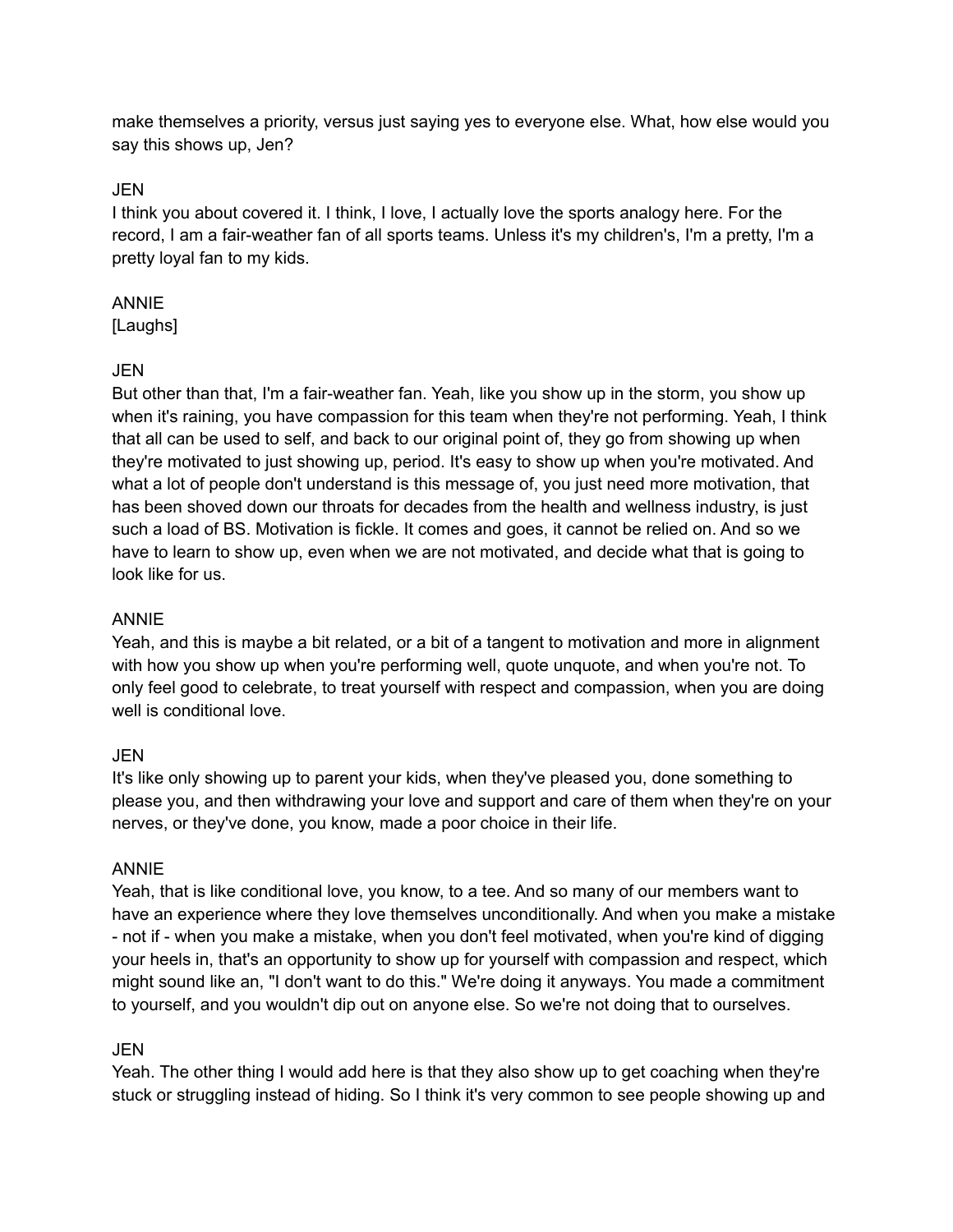sharing their successes, "Hey, I'm doing well." And you know, maybe that has something to do with their motivation level, or whatever. And then they hide when they're struggling, or when they don't think they have, you know, something to share. And so that is like, that needs to be almost like flipped. I love when members show up to share their wins, of course, don't get me wrong. But the greatest lessons available to someone are happening when they're failing, or when they're stuck. And so if you are a member and you're listening to this, like we need you to show up, we need you to show up when you're stuck and struggling. And that really is how we're going to start, you know, moving forward through some of these blocks that you might have.

## ANNIE

And I would add to that, like, you need you to show up. Certainly we can't help you if we don't know you need help, but also like, you showing up for you. That's a pretty powerful act as well.

## JEN

Yeah, absolutely. So I guess bottom line here is our, what we see in our successful members is that they show up.

## ANNIE

Okay, shall we do a quick recap of the five, the five weight loss strategy shifts that we see in our successful members? First off, they shift from dieting to practicing habits and skills. They go from overcomplicating it to keeping it simple, but know that simple does not mean easy. They go from perfectionism to taking imperfect action. They go from chaotic eating to mindful eating and they go from showing up when they're motivated to showing up, period.

## JEN

Yeah. Yes!

# ANNIE

I love it. I am confident that if you did any of these, diet and skills and habits aside, in any area of your life, you would be successful.

# JEN

Absolutely.

## ANNIE

Like work, parenting, relationships, or your health.

## JEN

Yeah, so stay tuned for next week too. So next week, we have five habit changes that we see in our successful members. And so we get a little more granular on what are like, the actual day-to-day changes they make in their lives.

## ANNIE

Because let's be honest, that's what people like think they need to know.